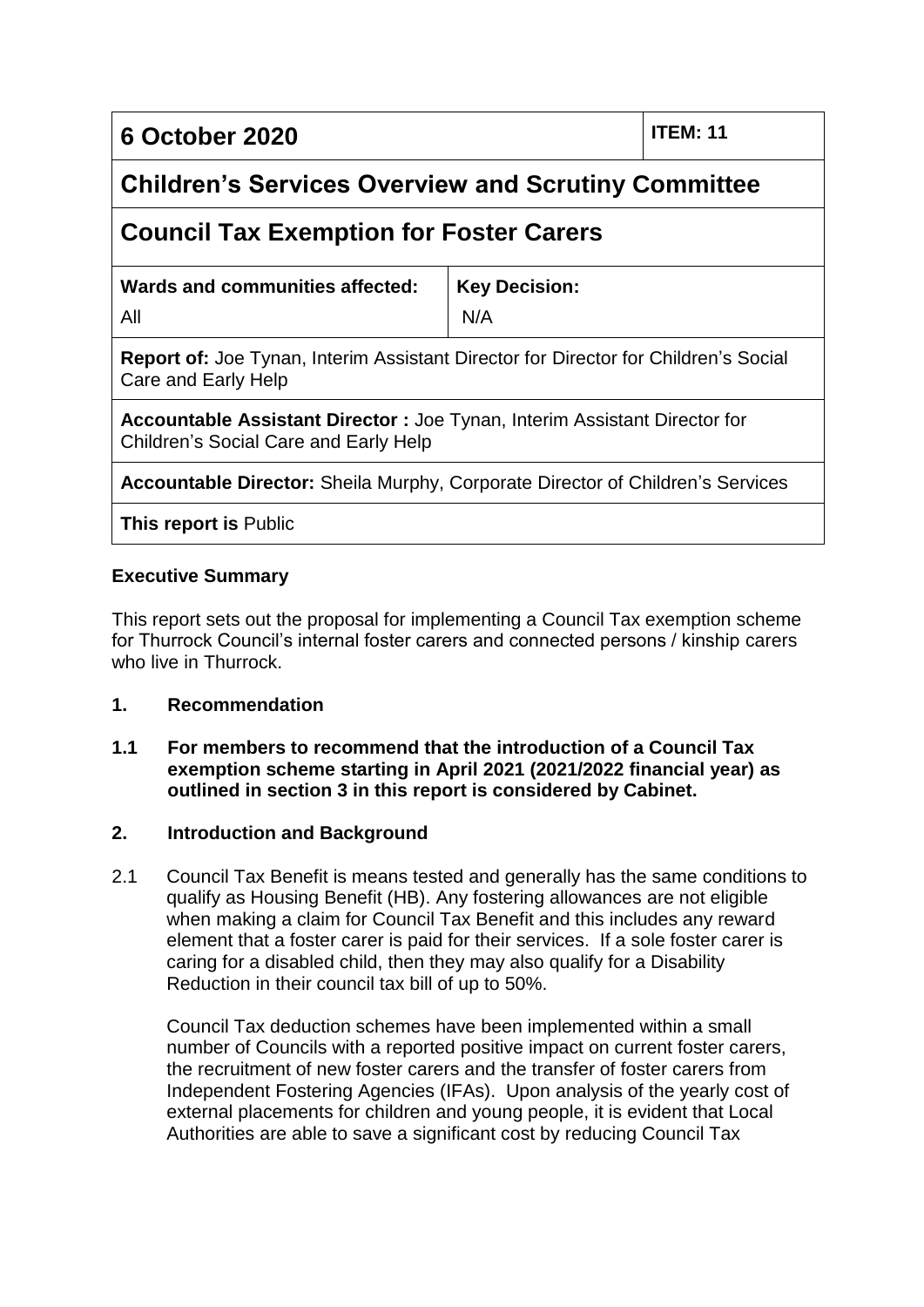payments from in-house foster carers if the in-house cohort is increased and the IFA placements reduced.

- 2.2 Liverpool is an example of an authority offering council tax exemption. They identified that they needed to recruit 10 additional foster carers to offset the cost of introducing an exemption of council tax for foster carers. Liverpool Council had 8 foster carers from IFA's transferred across to them within the first year of introducing the scheme, therefore almost hitting their target with IFA foster carers alone. The overall positive outcome from introducing this scheme Liverpool Council identified was the positive boost to foster carer's morale after receiving an indirect payment, reflecting the amazing work they do protecting and supporting the City's most vulnerable children and young people. Liverpool Council looked to change their offer to make sure that foster carers only received an exemption once they had a placement, as they experienced carers who did not take a placement but received the exemption.
- 2.3 Thurrock is proposing that to receive the exemption foster carers will need to have consistently had placements for 26 weeks in the first and subsequent year following approval. The following arrangements for council tax exemptions or discounts for foster carers have been identified:
	- Cheshire East Council Full exemption
	- Camden Council Full exemption for those who live in Camden
	- Waltham Forest Borough Council 66% off council tax bill if foster carers live in Waltham Forest or a payment is given
	- Redbridge Council discounted bills for foster carers
	- Wokingham Borough Council Full exemption
	- $\bullet$  Islington Full exemption
	- Liverpool Full exemption
- 2.4 In terms of neighbouring authorities, Southend, Essex, Barking and Dagenham and Havering who are our nearest competitors for foster carers, do not currently offer an exemption for Council Tax.
- 2.5 Thurrock Council has invested significantly to support the recruitment and retention of foster carers in Thurrock through the development of a recruitment team and the recent review of payments to foster carers. The proposals within this report aim to build on this investment by improving our offer to Thurrock based foster carers, making us an attractive option and therefore increasing our internal fostering capacity. This would set us apart from competing Local Authorities and Independent Fostering Agencies.
- 2.6 When children are placed in-house with Thurrock carers, our Fostering Team have a good knowledge of their carers' abilities and due to this, know that the children and young people will be provided with stability and good care resulting in good outcomes.
- 2.7 With a council tax exemption we would be sending a message that we value the work Thurrock foster carers do in making a difference to children's lives. If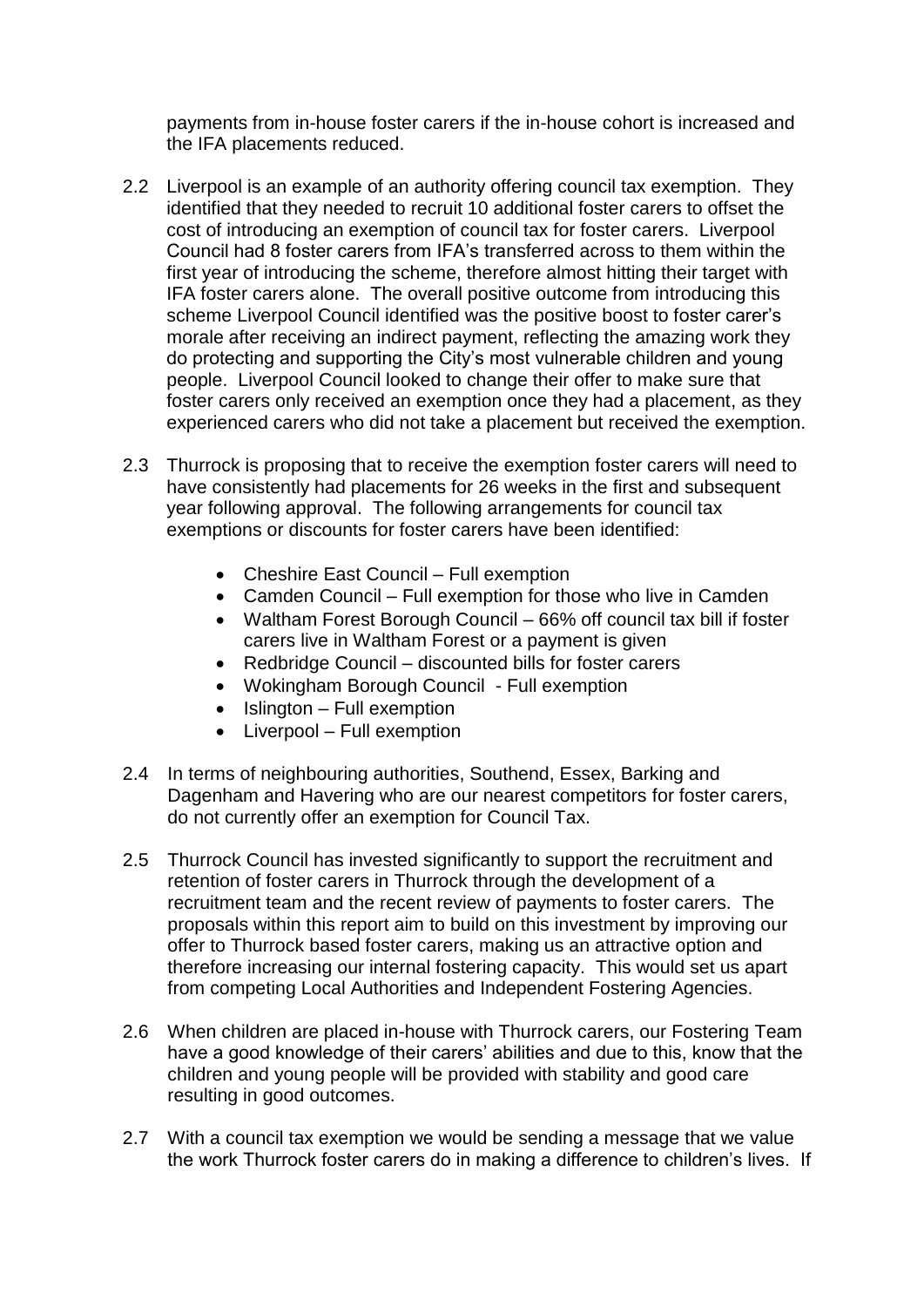we can support more people to foster, this will ultimately benefit everyone in Thurrock by reducing costs for expensive out-of-borough care and enabling children to be placed in their home community.

| <b>Valuation</b> |                     |
|------------------|---------------------|
| band             | Council tax 2020/21 |
| <b>Band A</b>    | £1,070.22           |
| <b>Band B</b>    | £1,248.59           |
| <b>Band C</b>    | £1,426.96           |
| <b>Band D</b>    | £1,605.33           |
| <b>Band E</b>    | £1,962.07           |
| <b>Band F</b>    | £2,318.81           |
| <b>Band G</b>    | £2,675.55           |
| <b>Band H</b>    | £3,210.66           |

2.8 Council Tax Bands in Thurrock

#### **3. Reasons for Recommendation**

- 3.1 Thurrock currently has 58 fostering households who are approved by and living in Thurrock. The average council tax cost per annum based on Band D is £1605.33. The proposal is to develop an offer which will help to attract and retain our own foster carers by exempting Thurrock based foster carers from paying council tax whilst looking after children who are resident in their households.
- 3.2 The average cost of an in-house placement for children in Thurrock is £24,544 per annum. The average cost of placing a child in an Independent Fostering Agency (IFA) placement per annum is £44, 408.
- 3.3 If we were to apply a council tax exemption to the 58 fostering households based on Band D it would cost the authority £93,109. If we had an increase of 20 households per year over the next three years that would be an additional cost of £32,107 each year (£96,321 over three years). These figures are a maximum projection and are based on all households that meet the criteria being eligible for a 100% exemption. The additional costs incurred will be offset by reducing Independent Fostering Agency purchases and associated costs through the use of in-house Foster Carers. This proposal will also have the added benefit of creating capacity for more Looked After Children to retain their local links and support networks.
- 3.4 In April 2020, we had 110 active IFA placements with an estimated spend of £92,010 per week. If IFA placements were to remain at this level each year, the approximate spend per year on IFA's would be £4,784,520. The spend for the same number of children placed in-house based on average placement costs would be £51,920 per week (£2,699,840 per annum) a difference of a little over two million pounds per year.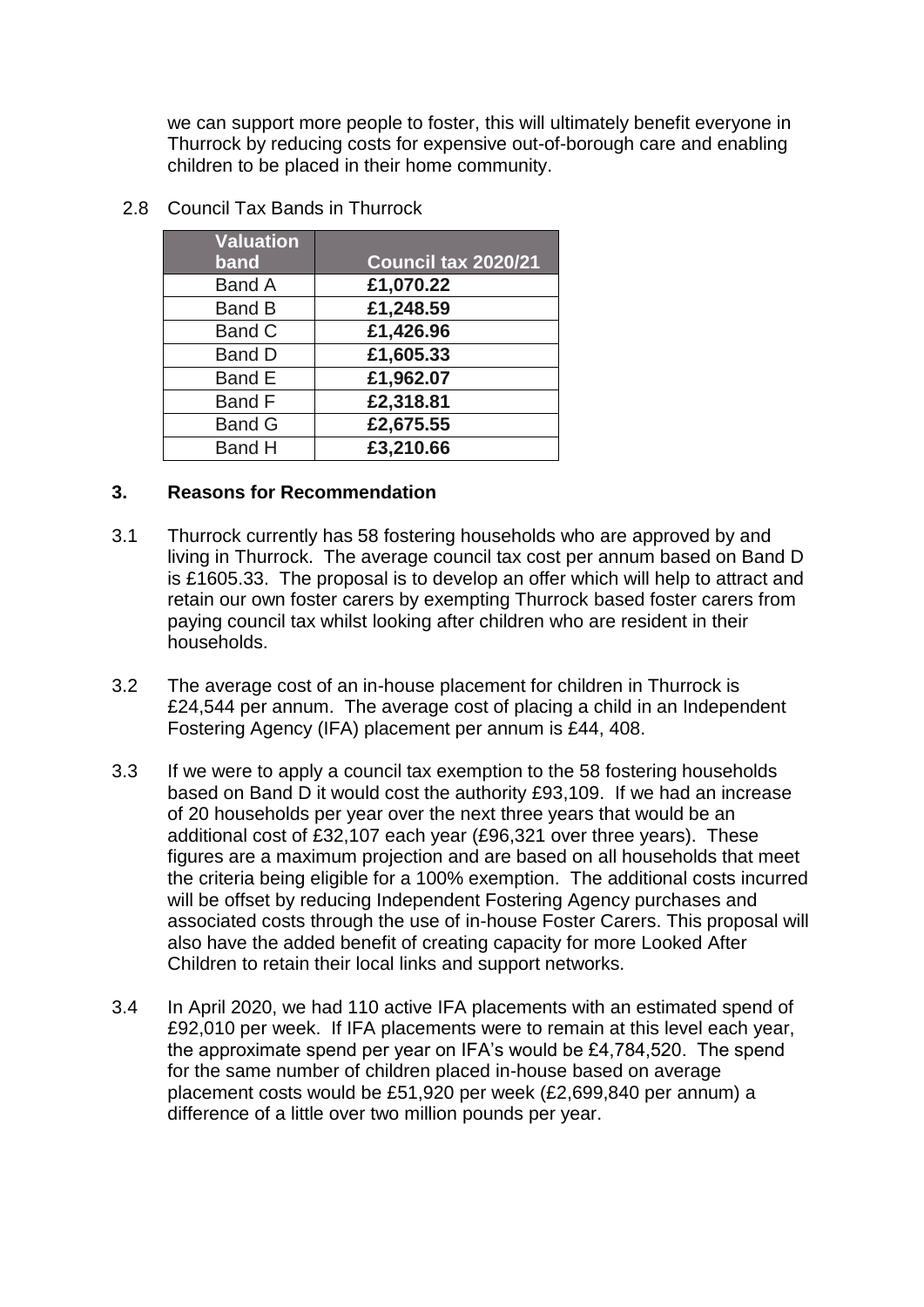3.5 The table below identifies what additional capacity our recruitment team would need to achieve in order to offset the costs of exempting our current foster carers from paying council tax and a projection over three years to:

| Period                               | <b>Maximum Households</b><br>eligible      | Maximum<br>cost to the<br>LA | Additional<br>built-in<br>fostering<br>capacity | Cost<br>avoidance of<br>not placing<br>with IFA |
|--------------------------------------|--------------------------------------------|------------------------------|-------------------------------------------------|-------------------------------------------------|
| Current<br>Year                      | 58 households                              | £93,109                      | 6 children                                      | 6 children<br>£119,184                          |
| Year <sub>1</sub>                    | 20<br>additional households<br>eligible    | £32,107                      | 2 children                                      | 2 children<br>£39,728                           |
| Year <sub>2</sub>                    | 20<br>additional<br>households<br>eligible | £32,107                      | 2 children                                      | 2 children<br>£39,728                           |
| Year <sub>3</sub>                    | 20 additional<br>households eligible       | £32,107                      | 2 children                                      | 2 children<br>£39,728                           |
| <b>TOTAL by</b><br>year <sub>3</sub> | 119                                        | £189,430                     | 12                                              | £238,368                                        |

3.6 Recruitment of foster carers is a lengthy process, which can be impacted upon by a number of events such as receiving health checks and DBS checks. The recruitment team actively pursue applications following an expression of interest. Once an application is received an initial visit is carried out with the prospective household. From this appointment to approval can take between 4 and 6 months. Over 50% of assessments are completed within 4 months, inside the national guidelines of 6 months.

#### 3.7 **Who would be eligible?**

3.7.1 The scheme would not be open to foster carers registered with another agency or local authority, temporary approved foster carers or those in receipt of a zero balance Council Tax bill. Council Tax benefit entitlements will not be impacted upon. This will mean that if a foster carer is already entitled to a 50% reduction in their Council Tax Bill the scheme will cover the other 50%.

The scheme will be open to in-house foster carers who live in Thurrock and;

- are actively fostering
- is actively available to foster
- is a newly registered foster carer following their first placement
- Having reached an average of at least 26 weeks placements for at least one child in a year
- who enter into a 'staying-put arrangement' until the young person reach the age of 21
- 3.7.2 Thurrock Council cannot exempt foster carers living in other local authority areas from paying their local council tax. However, we wish to match the reward to these carers who are currently registered as Thurrock Foster Carers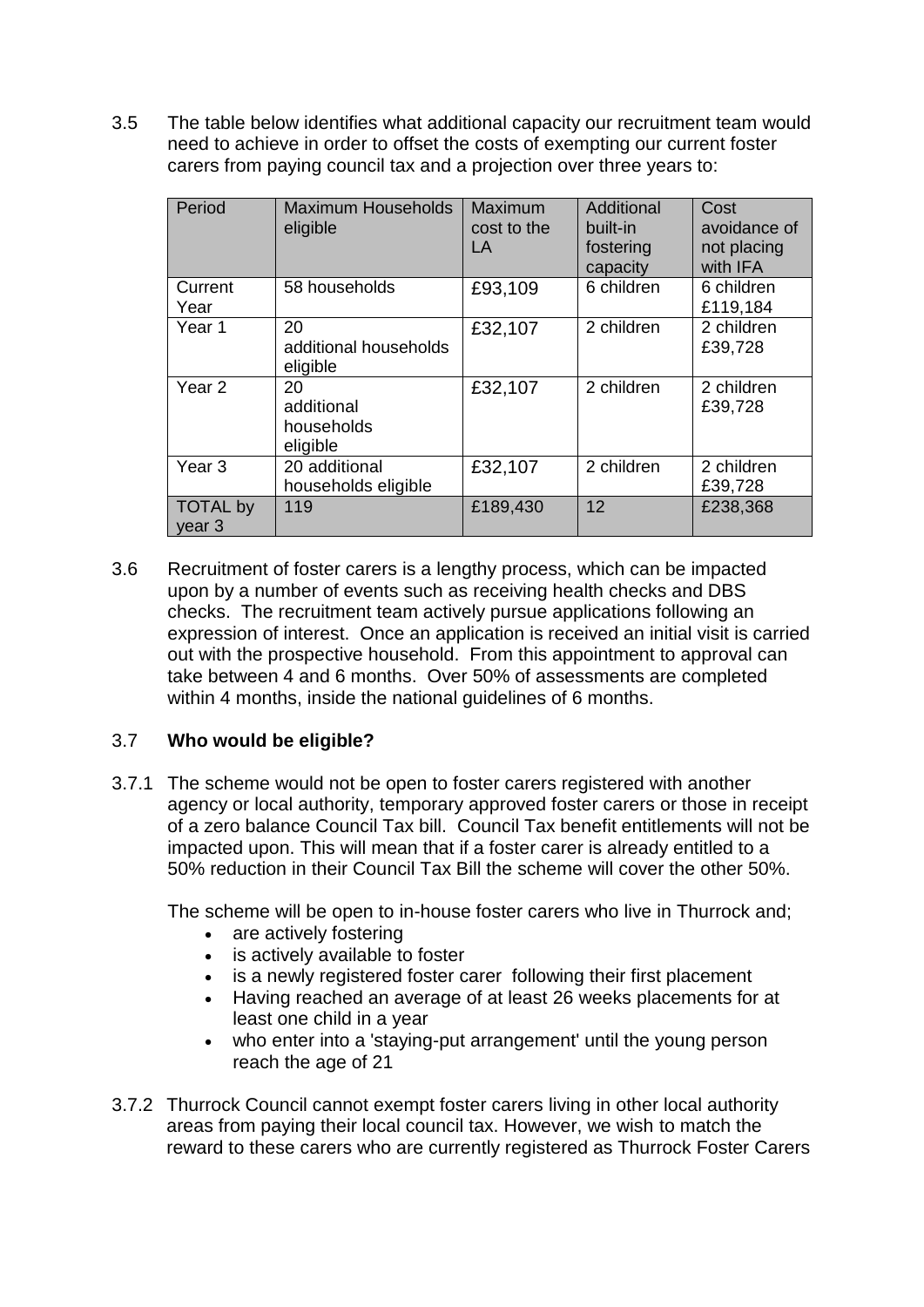who live outside of the Borough and have consistently provided placements, in recognition of their valuable contribution to the care of Thurrock children. This is a transitional arrangement for these foster carers who currently approved to foster by Thurrock. Based on the current numbers and a band D rate in Thurrock, this could potentially have a maximum impact of an additional £46,555 and would be subject to their meeting the criteria. A Financial Relief Payment would be provided to assist with the payment of other local authority Council Tax in line with Thurrock's Council Tax rates.

In exceptional circumstances and in the interest of meeting the needs of a child, payment may be made outside of the circumstances described above. This can only be agreed by the Director or delegated officer in their absence on an individual basis and in order to achieve permanency for that child. In making the decision to continue payments the following will be taken into account:

- The permanency planning for the child.
- The length of time the child has been in placement with the foster carer.
- The child's relationship with the foster carer(s) and the carer's ability to provide permanency for the child throughout their childhood.

The tables below set out how this cost will be met based on the current calculations and the number of foster carers who will be eligible for an exemption/relief payment. The figures below are based on a maximum financial commitment. It is likely that some foster carers will be receiving a percentage discount if they are in receipt of benefits.

#### **A. Current situation ;**

| <b>In-House Fostering</b><br><b>Households</b>                 |    |          |
|----------------------------------------------------------------|----|----------|
| Living in Thurrock                                             | 58 | £93,090  |
| Living outside of<br>Thurrock                                  | 29 | £46,555  |
| <b>Total in-house</b><br><b>Fostering</b><br><b>Households</b> | 87 | £139,645 |

#### **B. Minus**

| Completely exempt       | $\mathcal{P}$ | £3210   |
|-------------------------|---------------|---------|
| from Council Tax        |               |         |
| Entitled to single      | 12            | £4815   |
| person discount         |               |         |
| Unlikely to exceed 200  | 28            | £44,950 |
| days fostering within   |               |         |
| the last financial year |               |         |
| <b>Total</b>            |               | £52,975 |
|                         |               |         |
| Total cost for all in-  |               |         |
| house carers            |               | £86,670 |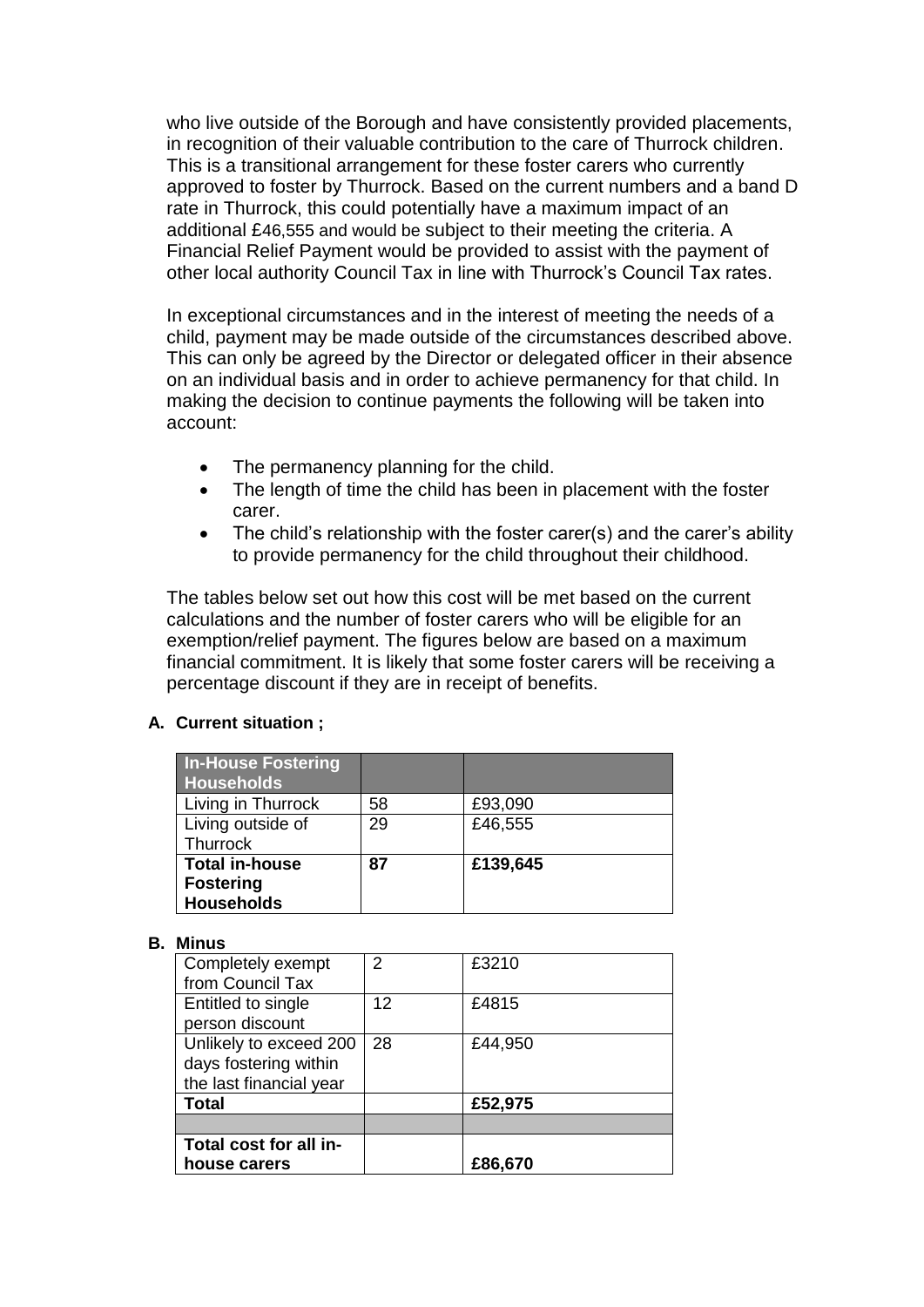| $= A - B$                                                                                                                                                                                                                                                                                                                                                                                                                                                                                                                                                                                                                                                                                                                                                                                                                                                                                                                                                     |                                                                                                                                                                                                                                                                                                                                                                                                                                                                                                         |
|---------------------------------------------------------------------------------------------------------------------------------------------------------------------------------------------------------------------------------------------------------------------------------------------------------------------------------------------------------------------------------------------------------------------------------------------------------------------------------------------------------------------------------------------------------------------------------------------------------------------------------------------------------------------------------------------------------------------------------------------------------------------------------------------------------------------------------------------------------------------------------------------------------------------------------------------------------------|---------------------------------------------------------------------------------------------------------------------------------------------------------------------------------------------------------------------------------------------------------------------------------------------------------------------------------------------------------------------------------------------------------------------------------------------------------------------------------------------------------|
| <b>Benefits of implementing Council Tax</b><br>exemption to in-house carers residing<br>in Thurrock                                                                                                                                                                                                                                                                                                                                                                                                                                                                                                                                                                                                                                                                                                                                                                                                                                                           | <b>Risks of implementing Council Tax</b><br>exemption to in-house carers<br>residing in Thurrock                                                                                                                                                                                                                                                                                                                                                                                                        |
| Possible transfer of foster carers from<br>Independent Fostering Agencies who<br>do not offer an exemption on Council<br>Tax.<br>Transferring of external agency foster<br>carers will mean experienced foster<br>carers may transfer. Narrowing the IFA<br>payment fee gap.<br>Unique selling point, which IFAs do not<br>match or compete with.<br>Positive publicity.<br>Foster carers will feel valued by the<br>local authority and their morale will<br>be boosted.<br>Excellent retention method.<br>Retention rate will improve.<br>Placements of local authority<br>$\bullet$<br>children locally maintaining links with<br>family network and community.<br>Cost avoidance if this contributes to an<br>increase of in house carers.<br>Reduction in number of children placed<br>$\bullet$<br>at distance and through other agencies.<br>Some fostering households will already<br>have an exemption or reduction in their<br>Council Tax payment. | Complaints/ disruption from future in-<br>$\bullet$<br>house foster carers who live outside<br>of Thurrock and feel they are not<br>being treated fairly.<br>Possible complaints/disruption from<br>$\bullet$<br>external agency foster carers living in<br>the local authority who also have<br>children placed by Thurrock. This is a<br>lesser risk as there will be an<br>opportunity for these carers to join<br>Thurrock.<br>Possible, but less likely,<br>complaints from the general<br>public. |

## **4. Consultation (including Overview and Scrutiny, if applicable)**

None

**5. Impact on corporate policies, priorities, performance and community impact**

None

- **6. Implications**
- 6.1 **Financial**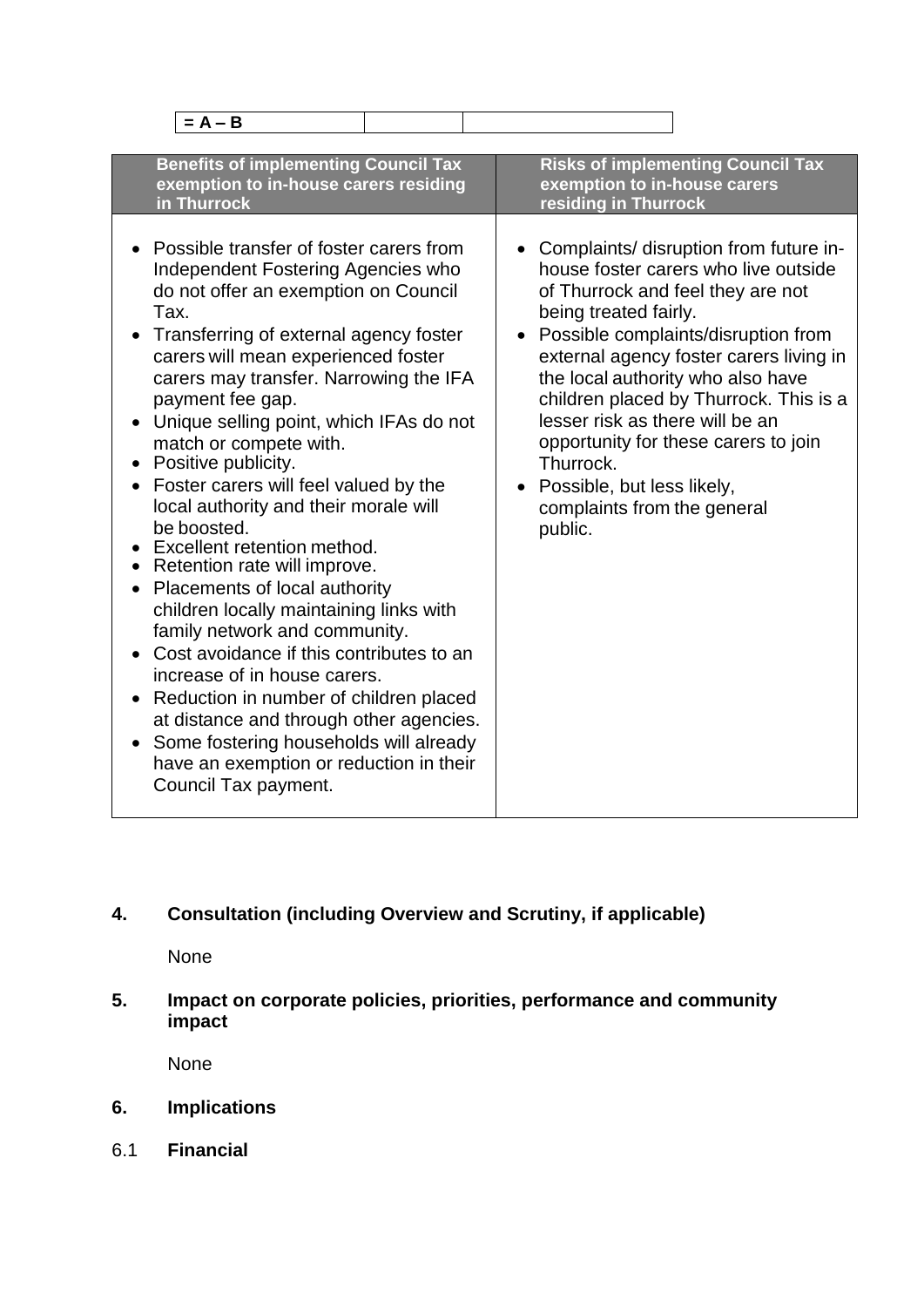Implications verified by: **David May**

**Strategic Lead Finance** 

The Financial implications for providing an exemption to foster carers is set out in the table at 3.5 and 3.7.3. The report sets out the maximum financial implication based on all in-house foster carers living in Thurrock requiring 100% council tax relief and the financial commitment for all in house carers based on current known circumstances. The table further identifies potential for offsetting the payment over the next three years.

#### 6.2 **Legal**

Implications verified by: **Judith Knight** 

# **Interim Deputy Head of Legal (Social Care and Education)**

Under Section 13A(c) of the Local Government and Finance Act 1991 a billing authority may reduce the council tax a person is liable to pay in respect of a chargeable dwelling in the borough. This is power permits the reduction of liability to nil and can be reserved for specific groups. This would cover an exemption for foster carers. This is separate to the scheme for Council Tax Reduction Scheme for people in financial need.

Any provision to provide support to foster carers who live out of borough would need to be provided by way of a fostering allowance.

#### 6.3 **Diversity and Equality**

Implications verified by: **Roxanne Scanlon Engagement and Project Monitoring Officer**

The Service is committed to practice which promotes inclusion and diversity, and will carry out its duties in accordance with the Equality Act 2010 and related Codes of Practice and Anti-discriminatory policy.

In order to ensure fairness for all existing foster carers, it is proposed that all existing Thurrock foster carers, regardless of whether they live in the Borough, will be offered this exemption/relief payment in recognition of their contribution to caring for Thurrock children. However, in the future newly recruited foster carers will be offered the exemption only if they live within the Borough, in order to promote the recruitment of local carers for Thurrock children. As described in 3.7.2 consideration will be given on an individual basis to making this payment to in-house foster carers who live outside of the Borough in the interest of children and their permanency plan.

6.4 **Other implications** (where significant) – i.e. Staff, Health, Sustainability, Crime and Disorder)